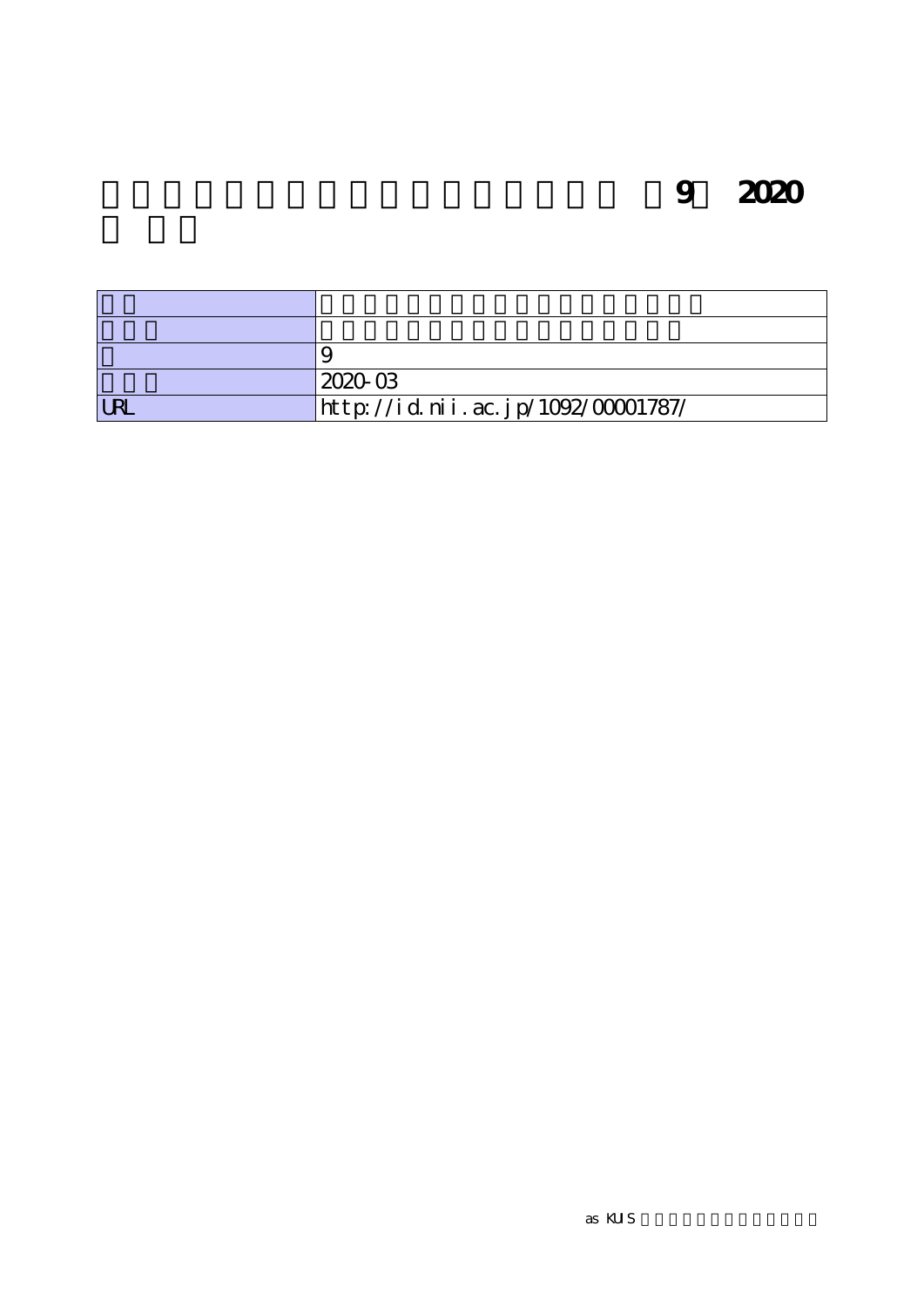目 次 **《特 集》 KUIS でのコミュニケーションとリーダーシップの視点** Introduction KNIGHT Kevin ....... 1 How Existing Writing Norms are Selected and Implemented for Publishing Chinese Community Newspapers in Australia: Meeting Points of Leadership and Language Management Studies FAN Sau Kuen ....... 5 Leadership Communication Courses for Career Success and Leadership Conceptualization Research KNIGHT Kevin ....... 29 Promoting Peace Oriented Change Leadership with Agentic Student Activities MURPHEY Tim, JOHNSON Kirk ....... 55 ダイアローグ・リーダーシップ構築へ向けて ―モノローグからダイアローグ社会へと移行する過渡期にお いて― 小坂 貴志 ....... 85 Leader as an Oxymoron: How Leadership and Communication Studies Can Be Better Wed Together TAJIMA Noriaki ....... 103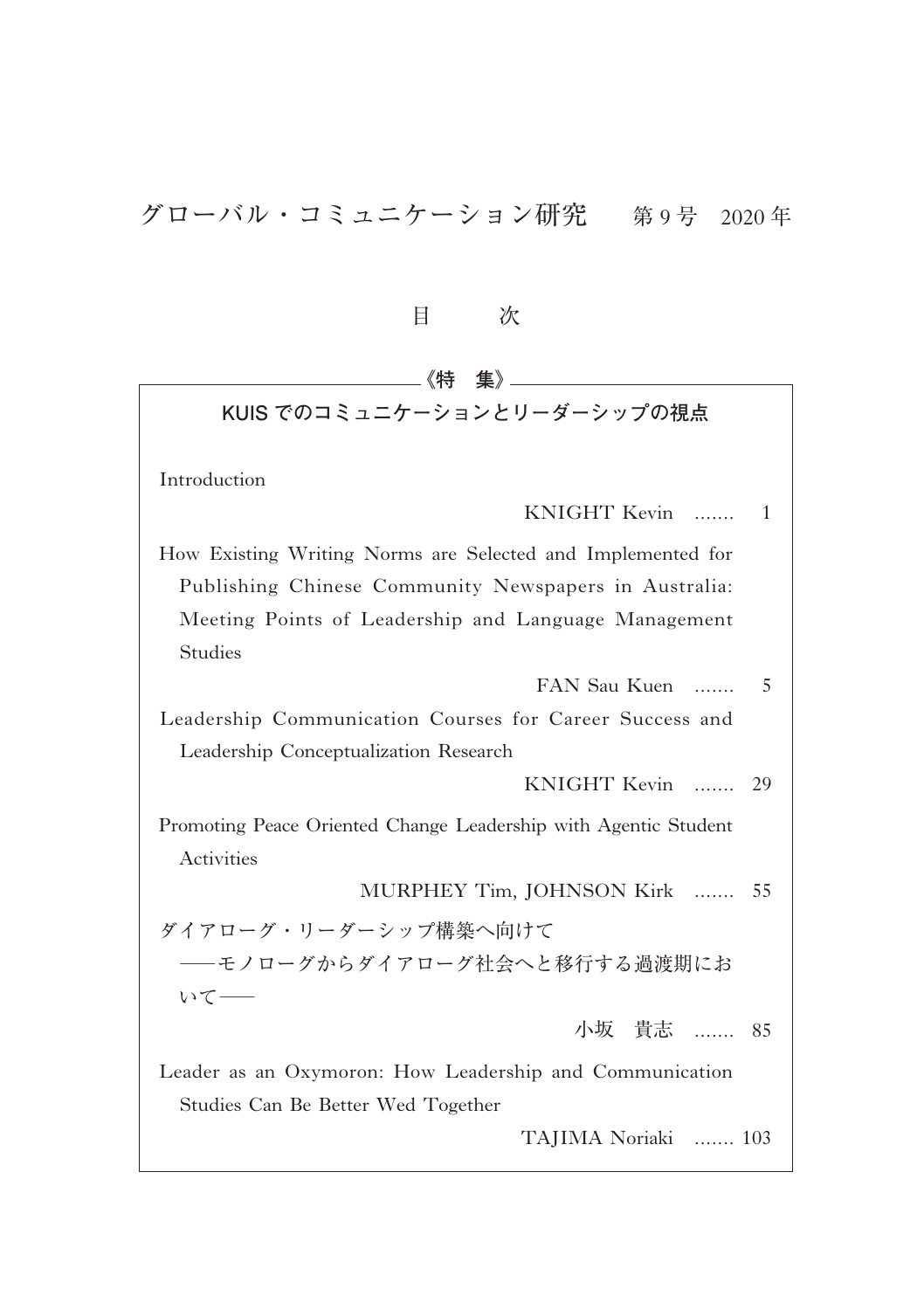#### **研究論文**

大陸国家アメリカの領土拡張主義

―アジア・太平洋国家への道―

#### 髙杉 忠明 ...... 117

ベトナムに帰還移住する国際離婚母子への法的支援

―メコンデルタにおける韓国 NGO の活動を中心に― 岩井美佐紀 ....... 143

偽装労働者協同組合による団体行動権の侵害について

―スペイン最高裁判所 <sup>2019</sup> <sup>年</sup> <sup>5</sup> <sup>月</sup> <sup>8</sup> 日判決を巡って―

青砥 清一 ....... 165

 Style-shifting as an Act of Social Identity among Young Japanese People in Australia

KITAMURA Koichiro ....... 187

ラテンアメリカ諸国における大統領弾劾成立の条件

―分野横断型データセットを用いたブラジルの事例をもとに―

舛方周一郎、石井 雅章、磯田 沙織 ....... 217

ラグビーユニオンにおけるオセアニア地域選手のパフォーマンスの特徴 ―フィジー、トンガ、サモアの選手に着目して―

木 内 誠 ....... 243

**グローバル**・**コミュニケーション研究所活動概要**........................ 261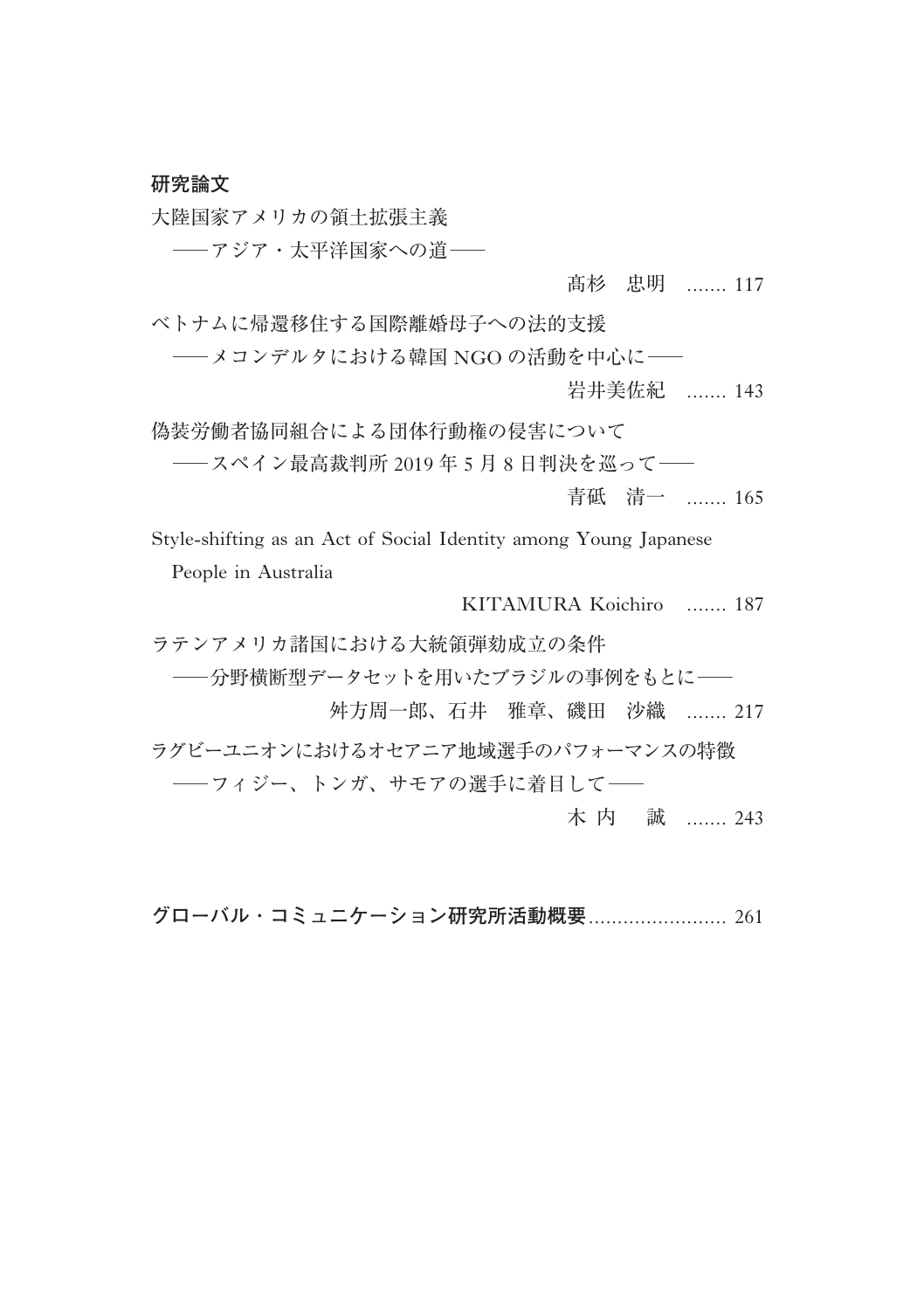## **GLOBAL COMMUNICATION STUDIES**

## **NO. 9** (**2020**)

### **CONTENTS**

| — $\langle$ Special Issue $\rangle$ -<br>Perspectives of Leadership and Communication<br>at KUIS                                                                                        |     |  |
|-----------------------------------------------------------------------------------------------------------------------------------------------------------------------------------------|-----|--|
|                                                                                                                                                                                         |     |  |
| How Existing Writing Norms are Selected and<br>Implemented for Publishing Chinese Community<br>Newspapers in Australia: Meeting Points of Leadership<br>and Language Management Studies |     |  |
|                                                                                                                                                                                         | 5   |  |
| Leadership Communication Courses for Career Success<br>and Leadership Conceptualization Research                                                                                        | 29  |  |
| Promoting Peace Oriented Change Leadership with<br>Agentic Student Activities                                                                                                           |     |  |
| Toward Leadership through Dialogue: The Transition<br>from a Monologic to Dialogic Society                                                                                              | 85  |  |
| Leader as an Oxymoron: How Leadership and<br>Communication Studies Can Be Better Wed Together                                                                                           | 103 |  |